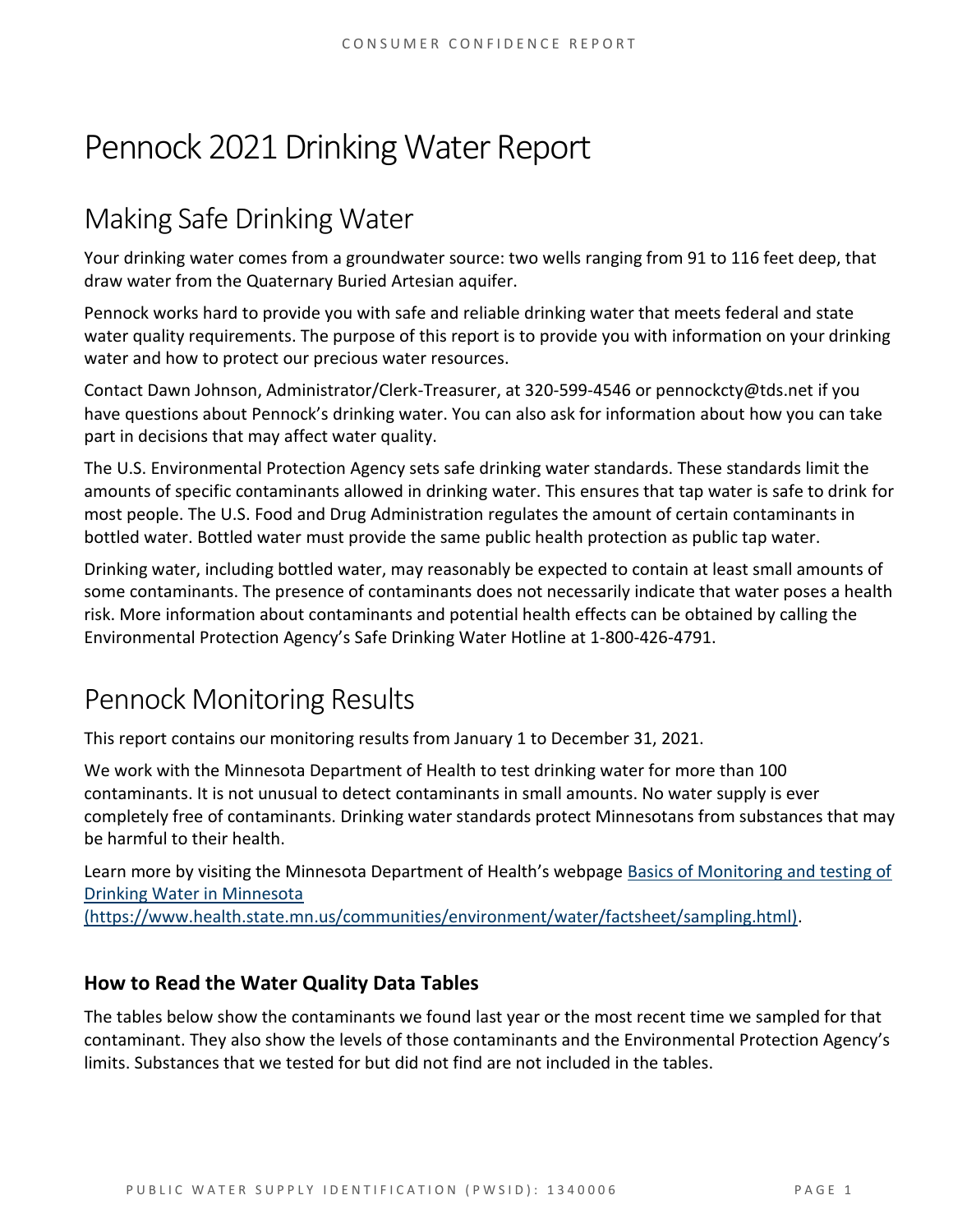We sample for some contaminants less than once a year because their levels in water are not expected to change from year to year. If we found any of these contaminants the last time we sampled for them, we included them in the tables below with the detection date.

We may have done additional monitoring for contaminants that are not included in the Safe Drinking Water Act. To request a copy of these results, call the Minnesota Department of Health at 651-201-4700 between 8:00 a.m. and 4:30 p.m., Monday through Friday.

Some contaminants are monitored regularly throughout the year, and rolling (or moving) annual averages are used to manage compliance. Because of this averaging, there are times where the Range of Detected Test Results for the calendar year is lower than the Highest Average or Highest Single Test Result, because it occurred in the previous calendar year.

#### **Definitions**

- AL (Action Level): The concentration of a contaminant which, if exceeded, triggers treatment or other requirements which a water system must follow.
- **EPA:** Environmental Protection Agency
- **MCL (Maximum contaminant level)**: The highest level of a contaminant that is allowed in drinking water. MCLs are set as close to the MCLGs as feasible using the best available treatment technology.
- **MCLG (Maximum contaminant level goal)**: The level of a contaminant in drinking water below which there is no known or expected risk to health. MCLGs allow for a margin of safety.
- **MRDL (Maximum residual disinfectant level):** The highest level of a disinfectant allowed in drinking water. There is convincing evidence that addition of a disinfectant is necessary for control of microbial contaminants.
- **MRDLG (Maximum residual disinfectant level goal)**: The level of a drinking water disinfectant below which there is no known or expected risk to health. MRDLGs do not reflect the benefits of the use of disinfectants to control microbial contaminants.
- **N/A (Not applicable)**: Does not apply.
- **pCi/l (picocuries per liter)**: A measure of radioactivity.
- **ppb (parts per billion)**: One part per billion in water is like one drop in one billion drops of water, or about one drop in a swimming pool. ppb is the same as micrograms per liter (μg/l).
- **ppm (parts per million)**: One part per million is like one drop in one million drops of water, or about one cup in a swimming pool. ppm is the same as milligrams per liter (mg/l).
- **PWSID: Public water system identification.**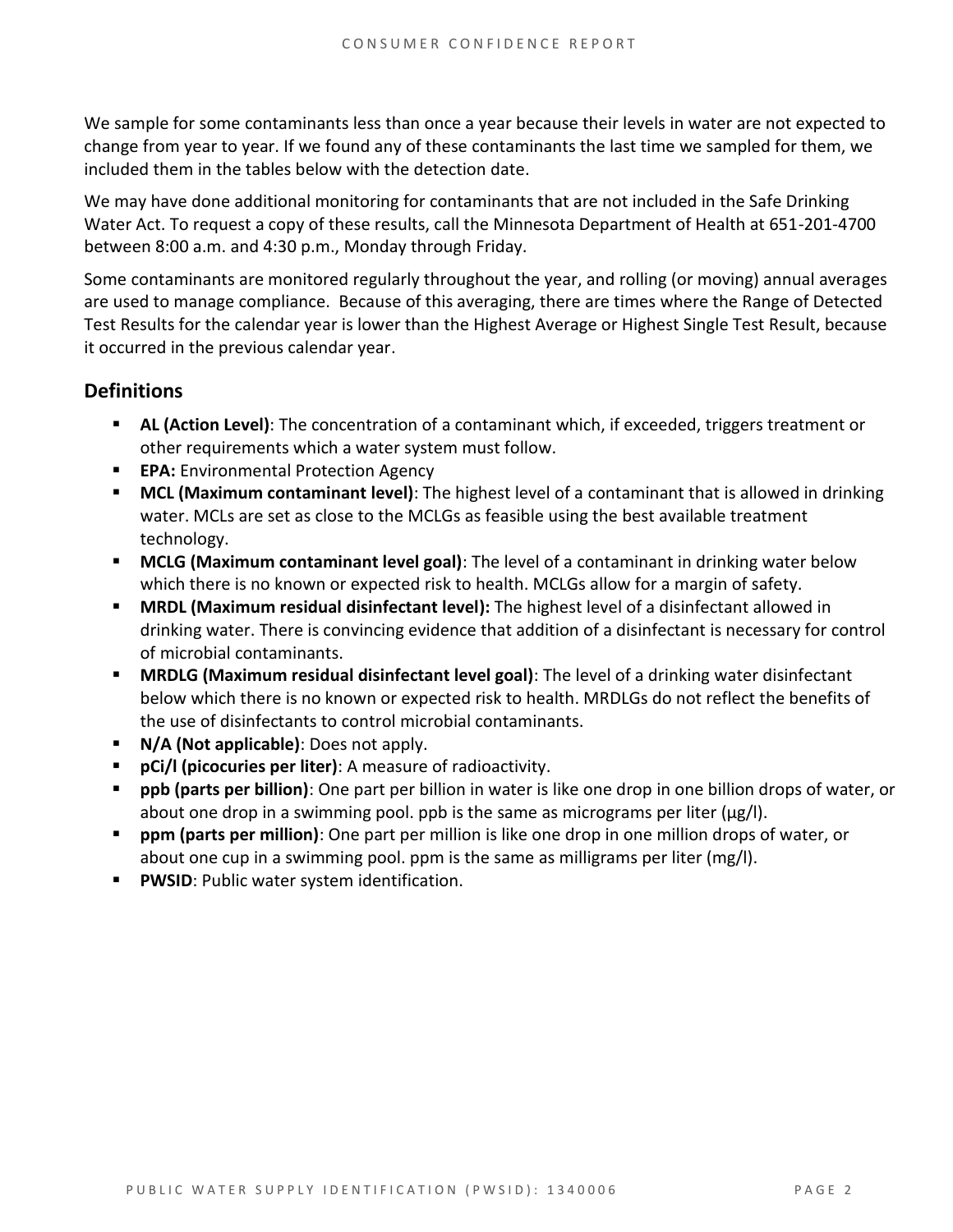#### **Monitoring Results – Regulated Substances**

| LEAD AND COPPER - Tested at customer taps.                   |                                         |                                           |                                                   |                                                                             |                  |                                        |
|--------------------------------------------------------------|-----------------------------------------|-------------------------------------------|---------------------------------------------------|-----------------------------------------------------------------------------|------------------|----------------------------------------|
| <b>Contaminant</b> (Date, if<br>sampled in previous<br>year) | EPA's<br><b>Ideal</b><br>Goal<br>(MCLG) | EPA's<br><b>Action</b><br>Level           | 90% of<br><b>Results Were</b><br><b>Less Than</b> | <b>Number</b><br><b>of</b><br><b>Homes</b><br>with<br>High<br><b>Levels</b> | <b>Violation</b> | <b>Typical Sources</b>                 |
| Lead (10/21/19)                                              | 0 ppb                                   | 90% of<br>homes<br>less than<br>15 ppb    | $1.4$ ppb                                         | 0 out of<br>10                                                              | NO.              | Corrosion of<br>household<br>plumbing. |
| Copper (10/21/19)                                            | 0 ppm                                   | 90% of<br>homes<br>less than<br>$1.3$ ppm | $0.79$ ppm                                        | 0 out of<br>10                                                              | NO.              | Corrosion of<br>household<br>plumbing. |

#### **INORGANIC & ORGANIC CONTAMINANTS – Tested in drinking water.**

| Contaminant<br>(Date, if sampled<br>in previous year) | EPA's<br><b>Ideal Goal</b><br>(MCLG) | EPA's<br>Limit<br>(MCL) | <b>Highest</b><br>Average or<br><b>Highest Single</b><br><b>Test Result</b> | Range of<br><b>Detected</b><br><b>Test Results</b> | <b>Violation</b> | <b>Typical Sources</b>                                                                                 |
|-------------------------------------------------------|--------------------------------------|-------------------------|-----------------------------------------------------------------------------|----------------------------------------------------|------------------|--------------------------------------------------------------------------------------------------------|
| <b>Barium</b>                                         | 2 ppm                                | 2 ppm                   | $0.17$ ppm                                                                  | N/A                                                | NO.              | Discharge of drilling<br>wastes; Discharge<br>from metal refineries;<br>Erosion of natural<br>deposit. |
| <b>Combined Radium</b>                                | 0 pCi/l                              | 5.4<br>pCi/l            | $1.7$ pCi/l                                                                 | N/A                                                | NO.              | Erosion of natural<br>deposits.                                                                        |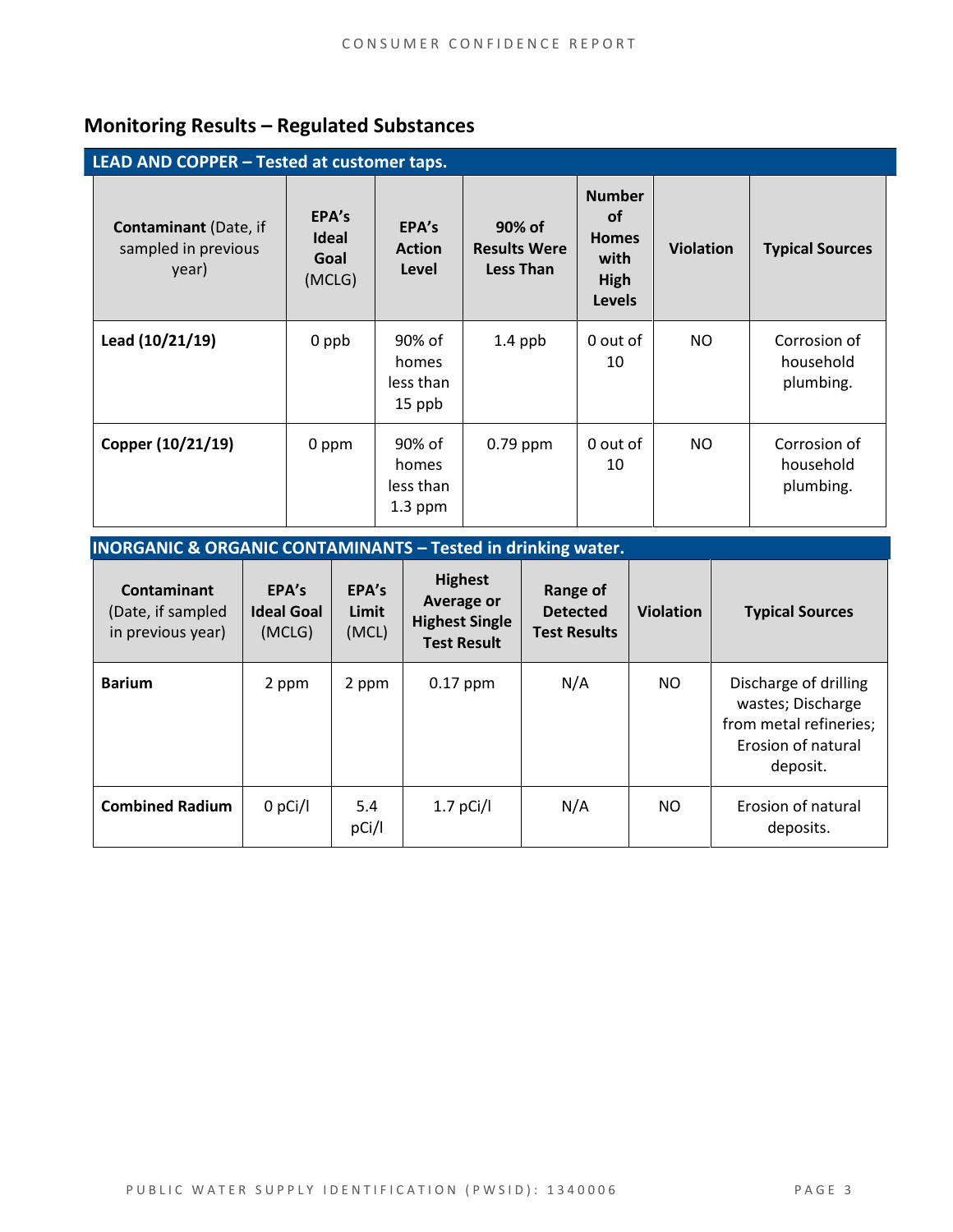| <b>CONTAMINANTS RELATED TO DISINFECTION - Tested in drinking water.</b> |                                               |                                    |                                                                                       |                                                    |                  |                                                  |
|-------------------------------------------------------------------------|-----------------------------------------------|------------------------------------|---------------------------------------------------------------------------------------|----------------------------------------------------|------------------|--------------------------------------------------|
| <b>Substance (Date, if</b><br>sampled in previous<br>year)              | <b>EPA's Ideal</b><br>Goal (MCLG<br>or MRDLG) | EPA's<br>Limit<br>(MCL or<br>MRDL) | <b>Highest</b><br>Average or<br><b>Highest</b><br><b>Single Test</b><br><b>Result</b> | Range of<br><b>Detected</b><br><b>Test Results</b> | <b>Violation</b> | <b>Typical Sources</b>                           |
| <b>Total</b><br><b>Trihalomethanes</b><br>(TTHMs)                       | N/A                                           | 80 ppb                             | $2.2$ ppb                                                                             | N/A                                                | NO.              | By-product of<br>drinking water<br>disinfection. |
| <b>Total Haloacetic</b><br>Acids (HAA)                                  | N/A                                           | 60 ppb                             | $7.4$ ppb                                                                             | N/A                                                | NO.              | By-product of<br>drinking water<br>disinfection. |
| <b>Total Chlorine</b>                                                   | $4.0$ ppm                                     | $4.0$ ppm                          | $1.4$ ppm                                                                             | $0.90 - 1.70$<br>ppm                               | NO.              | Water additive<br>used to control<br>microbes.   |

Total HAA refers to HAA5

| <b>OTHER SUBSTANCES - Tested in drinking water.</b> |                                      |                         |                                                                                    |                                                    |                  |                                                                               |  |
|-----------------------------------------------------|--------------------------------------|-------------------------|------------------------------------------------------------------------------------|----------------------------------------------------|------------------|-------------------------------------------------------------------------------|--|
| Substance (Date,<br>if sampled in<br>previous year) | EPA's<br><b>Ideal Goal</b><br>(MCLG) | EPA's<br>Limit<br>(MCL) | <b>Highest</b><br><b>Average or</b><br><b>Highest Single</b><br><b>Test Result</b> | Range of<br><b>Detected</b><br><b>Test Results</b> | <b>Violation</b> | <b>Typical Sources</b>                                                        |  |
| <b>Fluoride</b>                                     | $4.0$ ppm                            | $4.0$ ppm               | $1.02$ ppm                                                                         | $0.75 - 1.00$<br>ppm                               | NO.              | Erosion of natural<br>deposits; Water<br>additive to promote<br>strong teeth. |  |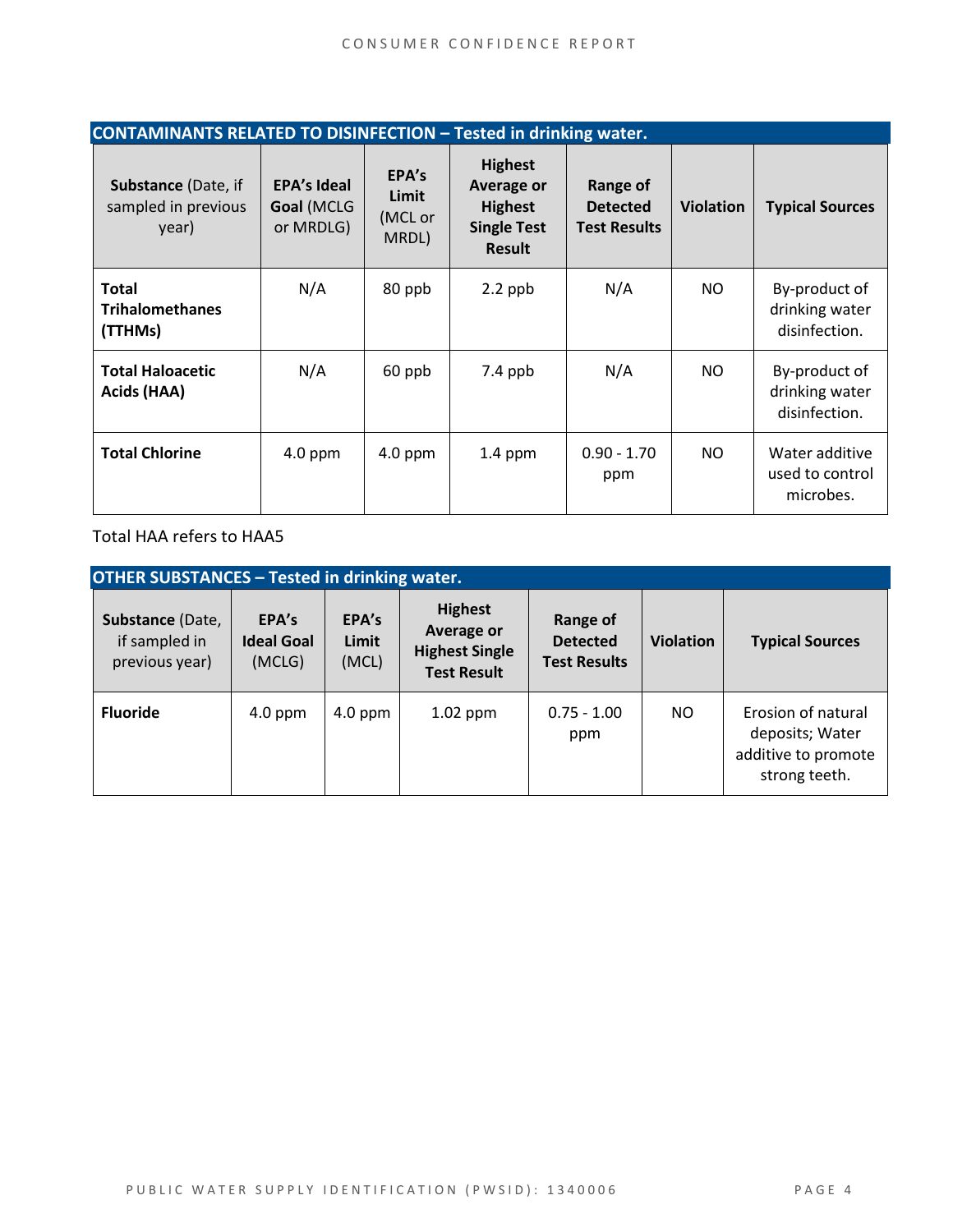#### **Monitoring Results – Unregulated Substances**

In addition to testing drinking water for contaminants regulated under the Safe Drinking Water Act, we sometimes also monitor for contaminants that are not regulated. Unregulated contaminants do not have legal limits for drinking water.

Detection alone of a regulated or unregulated contaminant should not cause concern. The meaning of a detection should be determined considering current health effects information. We are often still learning about the health effects, so this information can change over time.

The following table shows the unregulated contaminants we detected last year, as well as human-health based guidance values for comparison, where available. The comparison values are based only on potential health impacts and do not consider our ability to measure contaminants at very low concentrations or the cost and technology of prevention and/or treatment. They may be set at levels that are costly, challenging, or impossible for water systems to meet (for example, large-scale treatment technology may not exist for a given contaminant).

A person drinking water with a contaminant at or below the comparison value would be at little or no risk for harmful health effects. If the level of a contaminant is above the comparison value, people of a certain age or with special health conditions - like a fetus, infants, children, elderly, and people with impaired immunity – may need to take extra precautions. Because these contaminants are unregulated, EPA and MDH require no particular action based on detection of an unregulated contaminant. We are notifying you of the unregulated contaminants we have detected as a public education opportunity.

More information is available on MDH's A-Z List of Contaminants in Water [\(https://www.health.state.mn.us/communities/environment/water/contaminants/index.html\)](https://www.health.state.mn.us/communities/environment/water/contaminants/index.html) and Fourth [Unregulated Contaminant Monitoring Rule \(UCMR 4\)](https://www.health.state.mn.us/communities/environment/water/com/ucmr4.html)  [\(https://www.health.state.mn.us/communities/environment/water/com/ucmr4.html\).](https://www.health.state.mn.us/communities/environment/water/com/ucmr4.html)

| <b>UNREGULATED CONTAMINANTS - Tested in drinking water.</b> |                         |                                                                          |                                                 |  |  |  |  |
|-------------------------------------------------------------|-------------------------|--------------------------------------------------------------------------|-------------------------------------------------|--|--|--|--|
| Contaminant                                                 | <b>Comparison Value</b> | <b>Highest Average Result</b><br>or Highest Single Test<br><b>Result</b> | <b>Range of Detected Test</b><br><b>Results</b> |  |  |  |  |
| Sodium*<br>20 ppm                                           |                         | 15.4 ppm                                                                 | 14.90 - 15.40 ppm                               |  |  |  |  |
| <b>Sulfate</b>                                              | 500 ppm                 | $25.1$ ppm                                                               | 22.10 - 25.10 ppm                               |  |  |  |  |

\*Note that home water softening can increase the level of sodium in your water.

#### **Some People Are More Vulnerable to Contaminants in Drinking Water**

Some people may be more vulnerable to contaminants in drinking water than the general population. Immuno-compromised persons such as persons with cancer undergoing chemotherapy, persons who have undergone organ transplants, people with HIV/AIDS or other immune system disorders, some elderly, and infants can be particularly at risk from infections. The developing fetus and therefore pregnant women may also be more vulnerable to contaminants in drinking water. These people or their caregivers should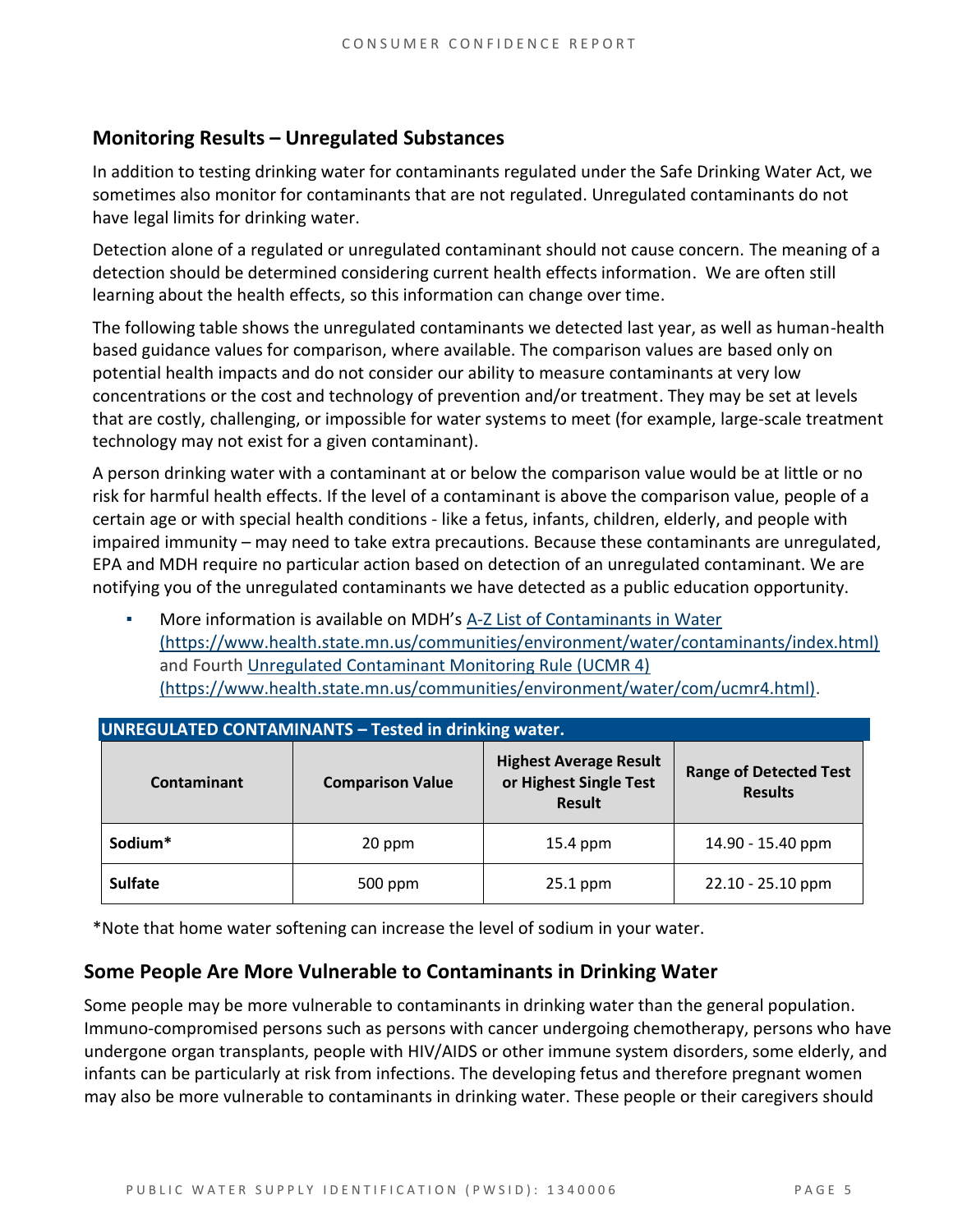seek advice about drinking water from their health care providers. EPA/Centers for Disease Control (CDC) guidelines on appropriate means to lessen the risk of infection by *Cryptosporidium* and other microbial contaminants are available from the Safe Drinking Water Hotline at 1-800-426-4791.

## Learn More about Your Drinking Water

#### **Drinking Water Sources**

Minnesota's primary drinking water sources are groundwater and surface water. Groundwater is the water found in aquifers beneath the surface of the land. Groundwater supplies 75 percent of Minnesota's drinking water. Surface water is the water in lakes, rivers, and streams above the surface of the land. Surface water supplies 25 percent of Minnesota's drinking water.

Contaminants can get in drinking water sources from the natural environment and from people's daily activities. There are five main types of contaminants in drinking water sources.

- **Microbial contaminants,** such as viruses, bacteria, and parasites. Sources include sewage treatment plants, septic systems, agricultural livestock operations, pets, and wildlife.
- **Inorganic contaminants** include salts and metals from natural sources (e.g. rock and soil), oil and gas production, mining and farming operations, urban stormwater runoff, and wastewater discharges.
- **Pesticides and herbicides** are chemicals used to reduce or kill unwanted plants and pests. Sources include agriculture, urban stormwater runoff, and commercial and residential properties.
- **Organic chemical contaminants** include synthetic and volatile organic compounds. Sources include industrial processes and petroleum production, gas stations, urban stormwater runoff, and septic systems.
- **Radioactive contaminants** such as radium, thorium, and uranium isotopes come from natural sources (e.g. radon gas from soils and rock), mining operations, and oil and gas production.

The Minnesota Department of Health provides information about your drinking water source(s) in a source water assessment, including:

- How Pennock is protecting your drinking water source(s);
- Nearby threats to your drinking water sources;
- How easily water and pollution can move from the surface of the land into drinking water sources, based on natural geology and the way wells are constructed.

Find your source water assessment at [Source Water Assessments](https://www.health.state.mn.us/communities/environment/water/swp/swa)  [\(https://www.health.state.mn.us/communities/environment/water/swp/swa\)](https://www.health.state.mn.us/communities/environment/water/swp/swa) or call 651-201-4700 between 8:00 a.m. and 4:30 p.m., Monday through Friday.

#### **Lead in Drinking Water**

You may be in contact with lead through paint, water, dust, soil, food, hobbies, or your job. Coming in contact with lead can cause serious health problems for everyone. There is no safe level of lead. Babies, children under six years, and pregnant women are at the highest risk.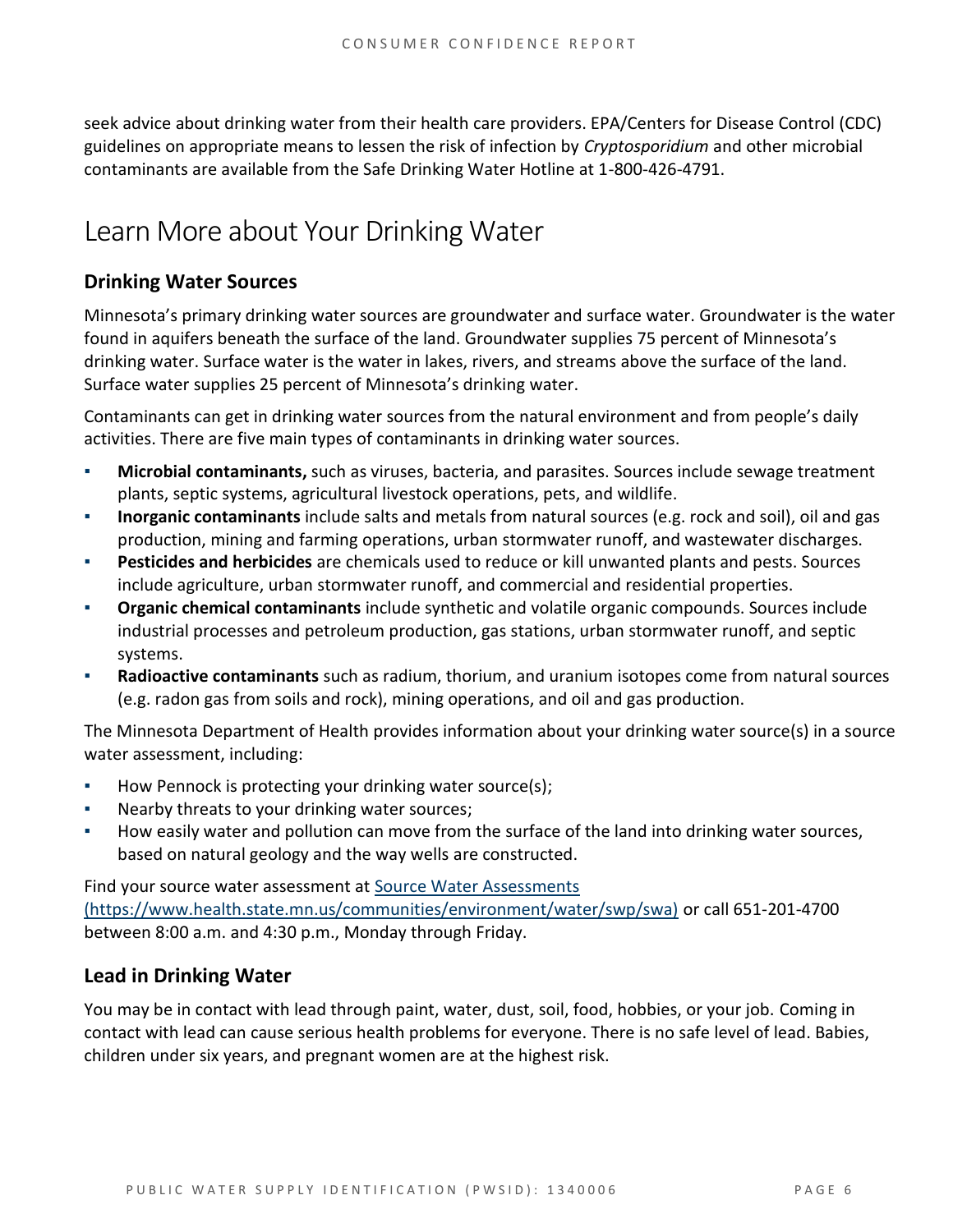Lead is rarely in a drinking water source, but it can get in your drinking water as it passes through lead service lines and your household plumbing system. Pennock is responsible for providing high quality drinking water, but it cannot control the plumbing materials used in private buildings.

Read below to learn how you can protect yourself from lead in drinking water.

- 1. **Let the water run** for 30-60 seconds before using it for drinking or cooking if the water has not been turned on in over six hours. If you have a lead service line, you may need to let the water run longer. A service line is the underground pipe that brings water from the main water pipe under the street to your home.
	- You can find out if you have a lead service line by contacting your public water system, or you can check by following the steps at: [https://www.mprnews.org/story/2016/06/24/npr-find-lead](https://www.mprnews.org/story/2016/06/24/npr-find-lead-pipes-in-your-home)[pipes-in-your-home](https://www.mprnews.org/story/2016/06/24/npr-find-lead-pipes-in-your-home)
	- **•** The only way to know if lead has been reduced by letting it run is to check with a test. If letting the water run does not reduce lead, consider other options to reduce your exposure.
- 2. **Use cold water** for drinking, making food, and making baby formula. Hot water releases more lead from pipes than cold water.
- 3. **Test your water.** In most cases, letting the water run and using cold water for drinking and cooking should keep lead levels low in your drinking water. If you are still concerned about lead, arrange with a laboratory to test your tap water. Testing your water is important if young children or pregnant women drink your tap water.
	- Contact a Minnesota Department of Health accredited laboratory to get a sample container and instructions on how to submit a sample: [Environmental Laboratory Accreditation Program](https://eldo.web.health.state.mn.us/public/accreditedlabs/labsearch.seam)  [\(https://eldo.web.health.state.mn.us/public/accreditedlabs/labsearch.seam\)](https://eldo.web.health.state.mn.us/public/accreditedlabs/labsearch.seam) The Minnesota Department of Health can help you understand your test results.
- 4. **Treat your water** if a test shows your water has high levels of lead after you let the water run.
	- Read about water treatment units: [Point-of-Use Water Treatment Units for Lead Reduction](https://www.health.state.mn.us/communities/environment/water/factsheet/poulead.html)  [\(https://www.health.state.mn.us/communities/environment/water/factsheet/poulead.html\)](https://www.health.state.mn.us/communities/environment/water/factsheet/poulead.html)

#### Learn more:

- Visit Lead in Drinking Water [\(https://www.health.state.mn.us/communities/environment/water/contaminants/lead.html\)](https://www.health.state.mn.us/communities/environment/water/contaminants/lead.html)
- Visit [Basic Information about Lead in Drinking Water](http://www.epa.gov/safewater/lead) (http://www.epa.gov/safewater/lead)
- Call the EPA Safe Drinking Water Hotline at 1-800-426-4791. To learn about how to reduce your contact with lead from sources other than your drinking water, visit [Common Sources](https://www.health.state.mn.us/communities/environment/lead/fs/common.html)  [\(https://www.health.state.mn.us/communities/environment/lead/fs/common.html\).](https://www.health.state.mn.us/communities/environment/lead/fs/common.html)

### Home Water Treatment